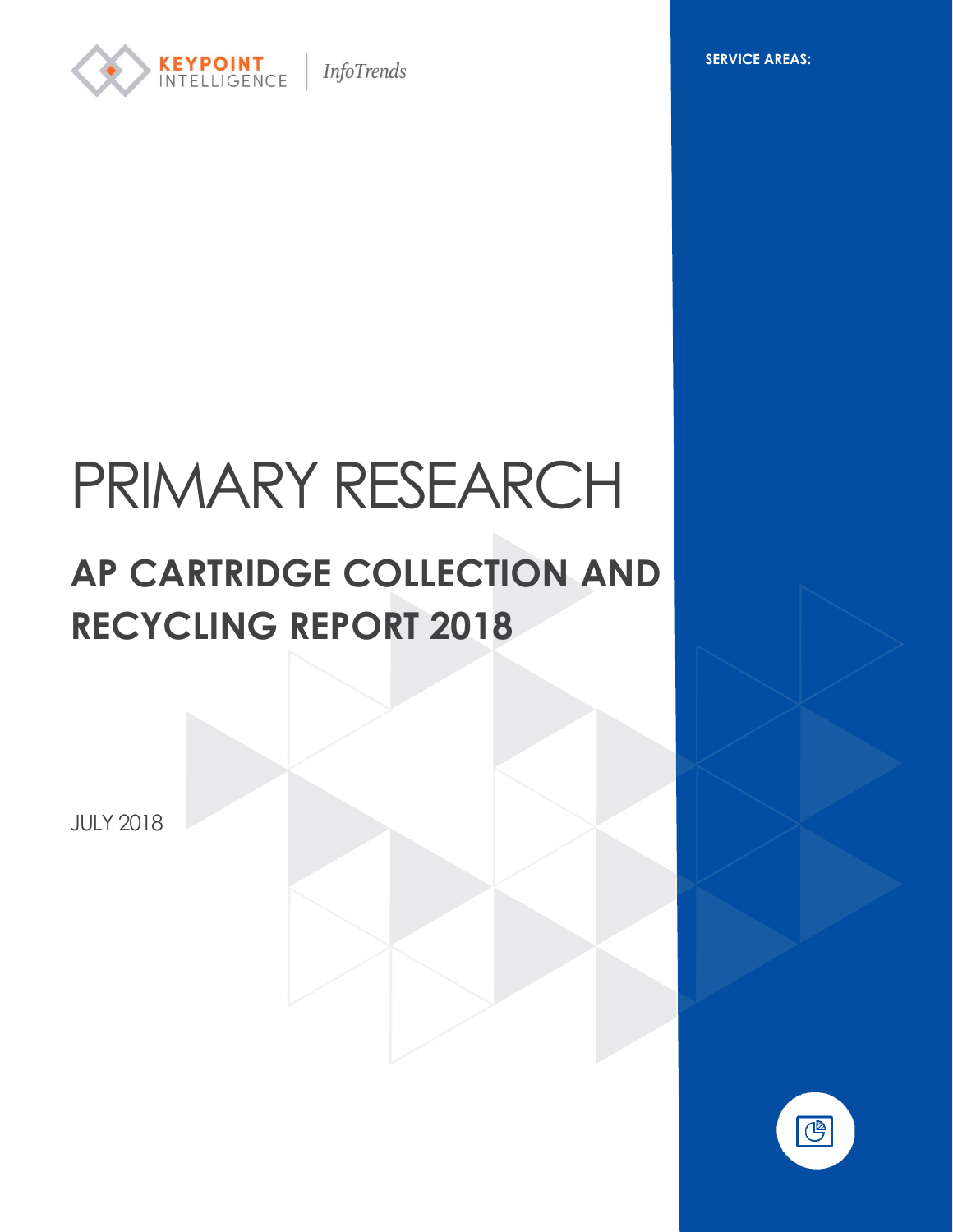**contents**content

# **Document**

| What happens to cartridges that remanufacturers collect but can't use or sell? 4 |
|----------------------------------------------------------------------------------|
|                                                                                  |
|                                                                                  |
|                                                                                  |
|                                                                                  |
|                                                                                  |
|                                                                                  |
|                                                                                  |
|                                                                                  |
|                                                                                  |
|                                                                                  |

# **Tables**

| Table 1: Remanufactured cartridges that will ultimately go to the landfill 4             |  |
|------------------------------------------------------------------------------------------|--|
| Table 2: What happens to cartridges that remanufacturers collect but can't use or sell?5 |  |
|                                                                                          |  |
|                                                                                          |  |
|                                                                                          |  |
|                                                                                          |  |
|                                                                                          |  |
|                                                                                          |  |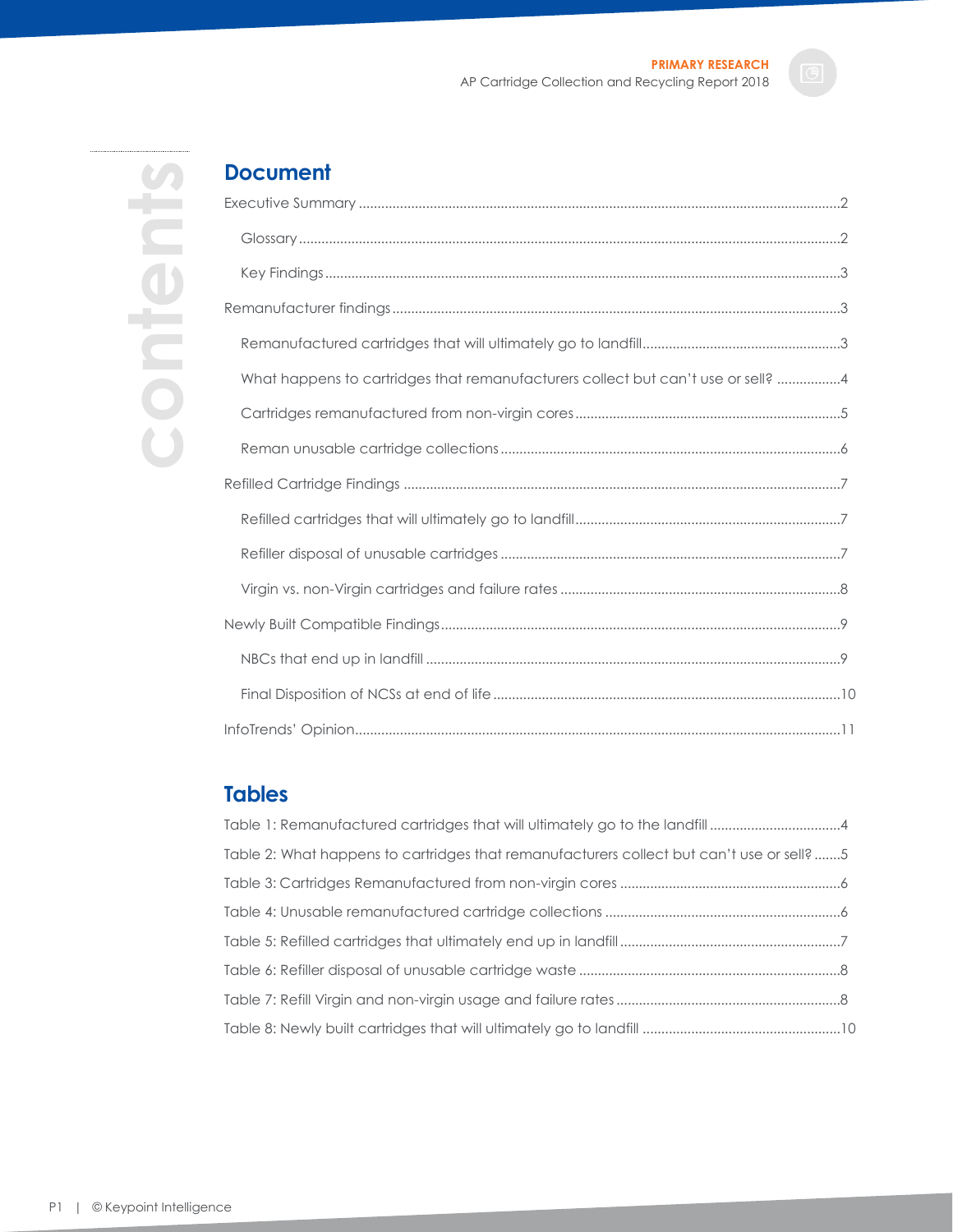### <span id="page-2-0"></span>**Executive Summary**

This report presents the results of a research program by InfoTrends to investigate cartridge collections, usage and disposal practices for remanufactured, refilled and newly built compatible ink and toner cartridges. InfoTrends interviewed 51 industry participants including remanufacturers, refillers, newly built compatible suppliers, and resellers in China, India, Australia, S. Korea, Indonesia and Thailand to understand the current situation. The following is a glossary of terms used in this report.

#### <span id="page-2-1"></span>**Glossary**

- Empties collector: A company that buys and sells empty cartridges.
- A captive empties collector is owned by a remanufacturer. They are a profit center to the parent company and will supply primarily to the parent company as well as the aftermarket when excess empties are on hand.
- Independent empties collectors are an independent business and serve the remanufacturing industry overall.
- New Build Compatible (NBC): A 3rd party replacement cartridge that does not use an empty cartridge from an OEM, but rather uses a newly molded cartridge shell and internal parts.
- Clone: NBC that violated patents
- Empty/core: A used cartridge that might be suitable for re-use or recycling.
- Extra Wrong Vendor: Cartridges from vendors that the remanufacturers do not accept
- Final Disposition: What happens to a cartridge at the end of its life (sent to landfill, recycled, waste to energy (W2E))
- Landfill: Use of municipal waste. Municipal solid waste is commonly known as trash or garbage (US), refuse or rubbish (UK) is a type of waste consisting of everyday items that are discarded by the public. Depending on local laws, trash or rubbish may be buried untreated or may first be incinerated before the ashes are disposed of based on local laws.
- Non-Virgin Empty: An empty cartridge that has previously been remanufactured
- Bad Non-Virgin Empty: A non-virgin empty that cannot be successfully remanufactured or one for which there is no market.
- Good non-Virgin Empty: A non-virgin empty that can successfully be remanufactured.
- Recycling: Crushing or melting components for use in other products or industries.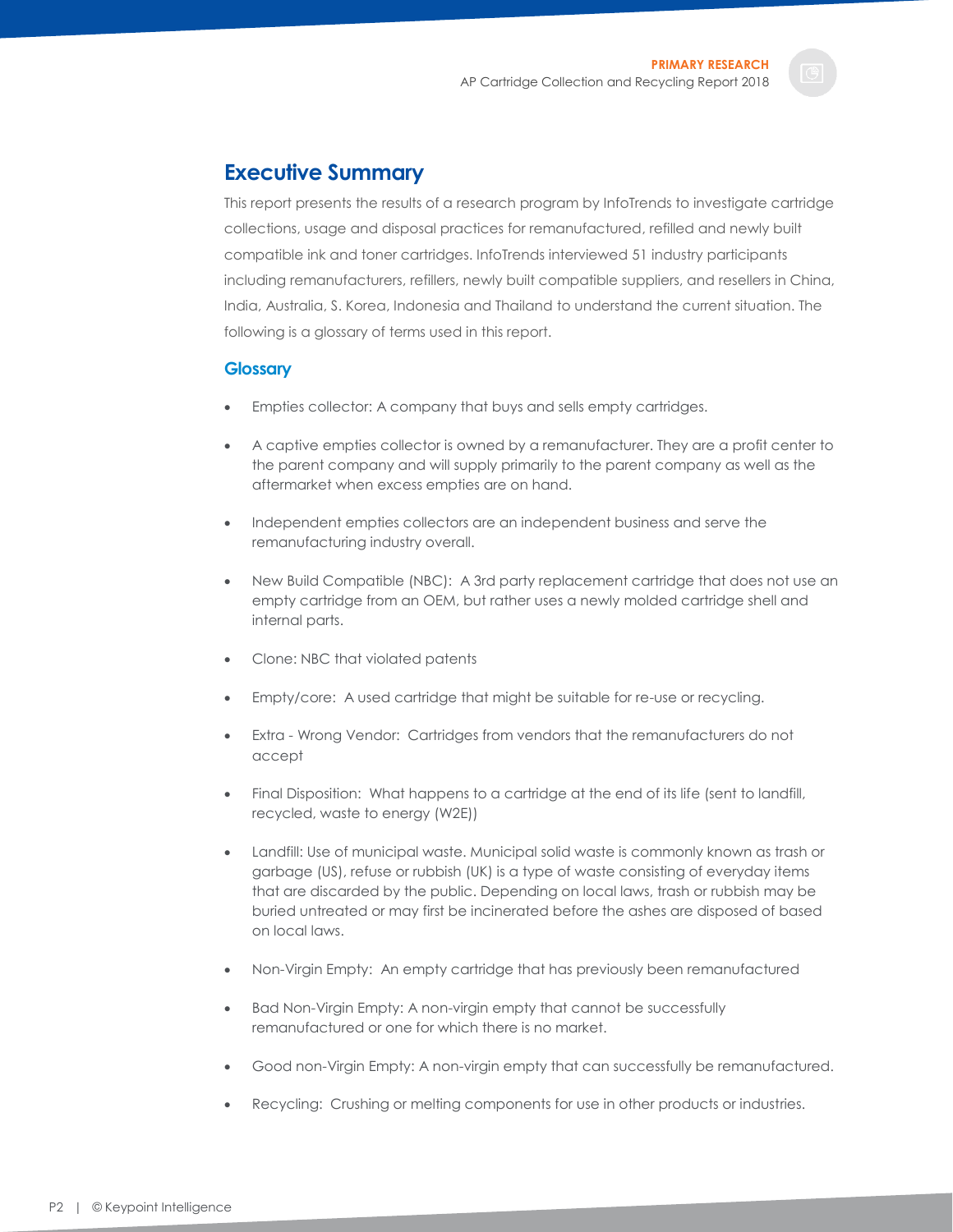- Remanufacturing Recycling Ratio: Share of remanufactured cartridge waste that is recycled rather than sent to a landfill or incinerator.
- Remanufacturing: The practice of cleaning, servicing, refilling, and re-using cartridges.
- Refilling: the cartridge is typically not opened or cleaned inside, and components are not typically replaced. The cartridge is simply refilled with toner or ink.
- Virgin Empty: An empty cartridge that has not been remanufactured.
- Bad Virgin Empty: A virgin empty that cannot be remanufactured or one for which there is no market.
- Good Virgin Empty: A virgin empty that can successfully be remanufactured.

#### <span id="page-3-0"></span>**Key Findings**

- Very significant change among remans and refillers now using empty NBC for their product
- NBC suppliers collect some empties to remanufacture and refill
- Refilling is no longer just a walk-in business. Refillers depend on collections for their empties supplies
- Refill cartridges are sold across countries suggesting a strong graying of the distinction between reman and refill
- Remans ending up in landfill actually went up slightly due to reported lower use of recycling among remans to dispose of collected waste
- Refills ending up in landfill went down slightly due to their recycling ratio moving upward as it appears that remans and refillers are becoming less distinct
- Despite remans and refillers as well as NBCs using NBC empties to reman or refill, the very large majority of NBCs still ultimately are thrown in the trash

# <span id="page-3-1"></span>**Remanufacturer findings**

Below are a series of findings regarding remanufacturer collections and processes.

#### <span id="page-3-2"></span>**Remanufactured cartridges that will ultimately go to landfill**

The volume of cartridges that ultimately end up in landfill is a combination of those cartridges that users throw away because they are not collected again by the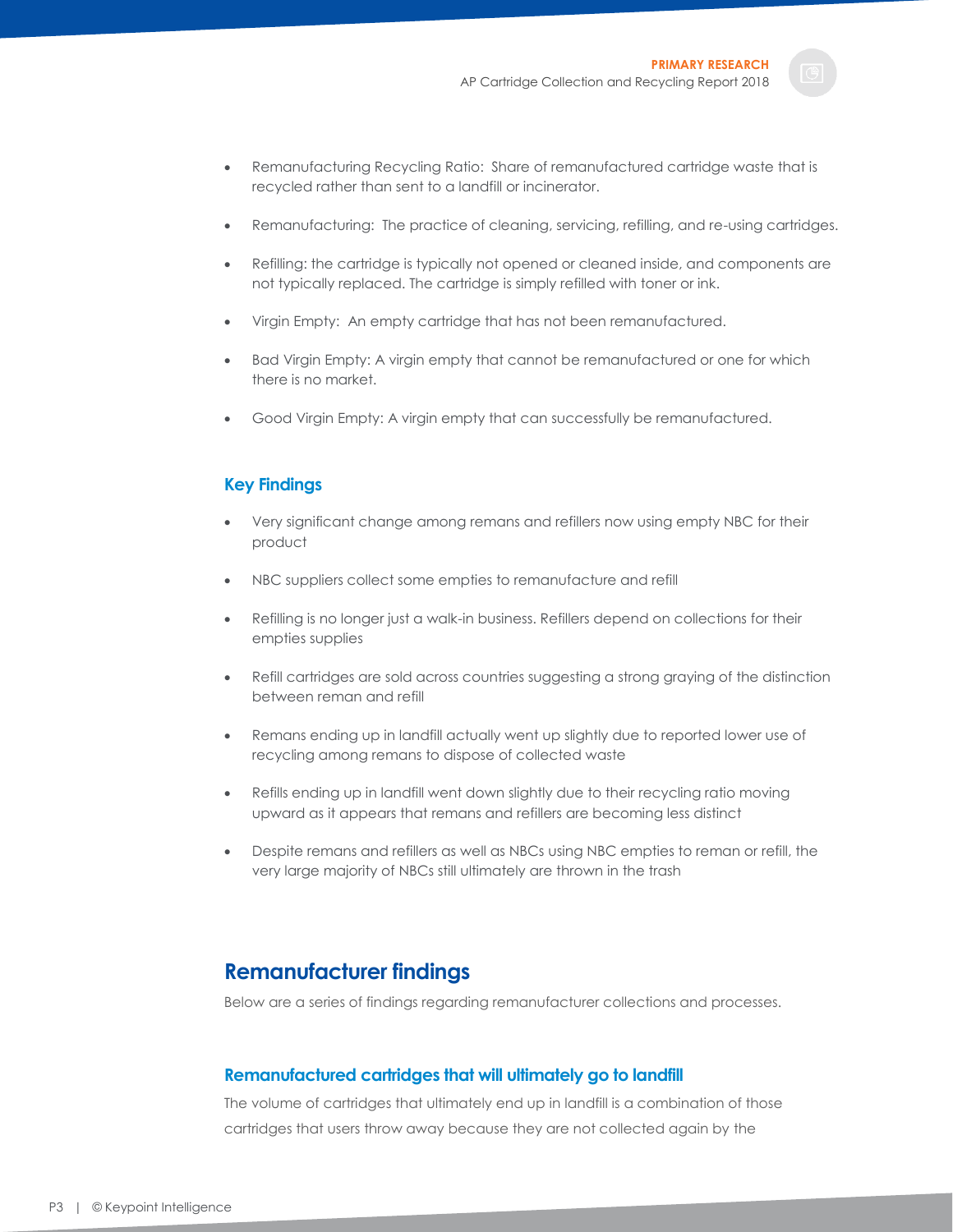remanufacturing industry and the much smaller volume of unusable cartridges and cartridge components that the remanufacturing industry collects but do not recycle or sent do water to energy. There is also a small volume of cartridges that users are able to send directly to recycling, mainly in China.

The volume of remanufactured cartridges that ultimately end up being thrown out is quite high though the percentage has been slowly going down.

- Landfill rates have gone up slightly
- The estimate has increased mainly because of an increase in reported landfilling for collected reman waste
- Remans in ROA report that they are struggling badly against NBCs and refill and may not have the capability to recycle as they may previously have had
- We no longer try to estimate the share of user waste that is scavenged out of landfill so in part 2018 is not exactly comparable to 2014 and 2012
- <span id="page-4-1"></span>• We do still account for estimated user recycling (recyclers picking up user waste)

|        | 2018 |
|--------|------|
| Laser  | 72%  |
| Inkjet | 81%  |

#### **Table 1: Remanufactured cartridges that will ultimately go to the landfill**

#### <span id="page-4-0"></span>**What happens to cartridges that remanufacturers collect but can't use or sell?**

Remanufacturers need to collect empty cartridges to remanufacture them and not all collected cartridges are suitable for use. The table below provides our estimates on what the remanufacturing industry does with cartridges and components that they cannot use or sell.

- Respondents report significant changes in four years.
- Waste-to Energy has more than doubled while recycling has declined, and Landfill has increased
- These changes may be the result of ongoing pressure from NBC and refill on remans and likely a decline in scale of remans outside of China
- As will also be noted multiple times, it appears that the line between reman and refill is graying, many remans or refillers do both and that while these landfill rates have gone up, refillers landfill rates have gone down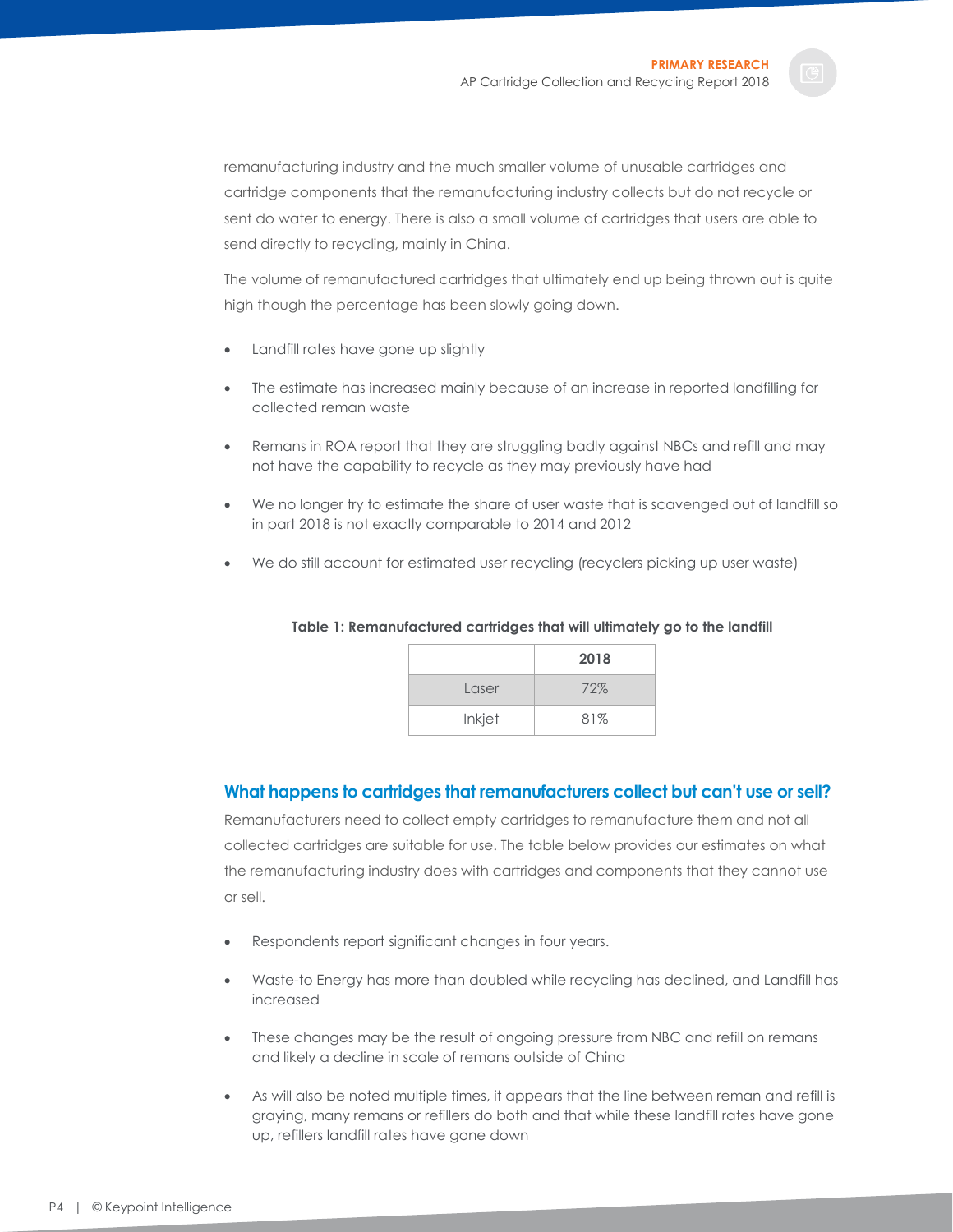|                                      | 2018          |  |  |  |  |
|--------------------------------------|---------------|--|--|--|--|
| Laser                                |               |  |  |  |  |
| Landfill                             | 44%           |  |  |  |  |
| Waste-to-<br>Energy/<br>Incineration | 25%           |  |  |  |  |
| Recycled                             | 31%           |  |  |  |  |
| <b>Total</b>                         | 100%          |  |  |  |  |
|                                      |               |  |  |  |  |
|                                      | <b>Inkjet</b> |  |  |  |  |
| Landfill                             | 52%           |  |  |  |  |
| Waste-to-<br>Energy/<br>Incineration | 31%           |  |  |  |  |
| Recycled                             | 17%           |  |  |  |  |
| <b>Total</b>                         | 100%          |  |  |  |  |

#### <span id="page-5-1"></span>**Table 2: What happens to cartridges that remanufacturers collect but can't use or sell?**

#### <span id="page-5-0"></span>**Cartridges remanufactured from non-virgin cores**

Below are the estimates shared of remanufactured toner and inkjet cartridges that are remanufactured using a previously remanufactured cartridge. As part of a product that relies in part on the environmental benefits of using a remanufactured cartridge, one aspect of that message could be the extent that a remanufactured cartridge that originally reuses an empty OEM cartridge is actually remanufactured a second time. In this case the share that are remanufactured a second time is relatively low. Most remanufactured cartridges are only remanufactured once. The following are key points on this particular metric.

Toner

- Toner use of von-Virgins has fluctuated over the three years and may not be indicative of a long-term trend
- The significant increase in the use of NBCs has also likely confused the respondents' ability to make this distinction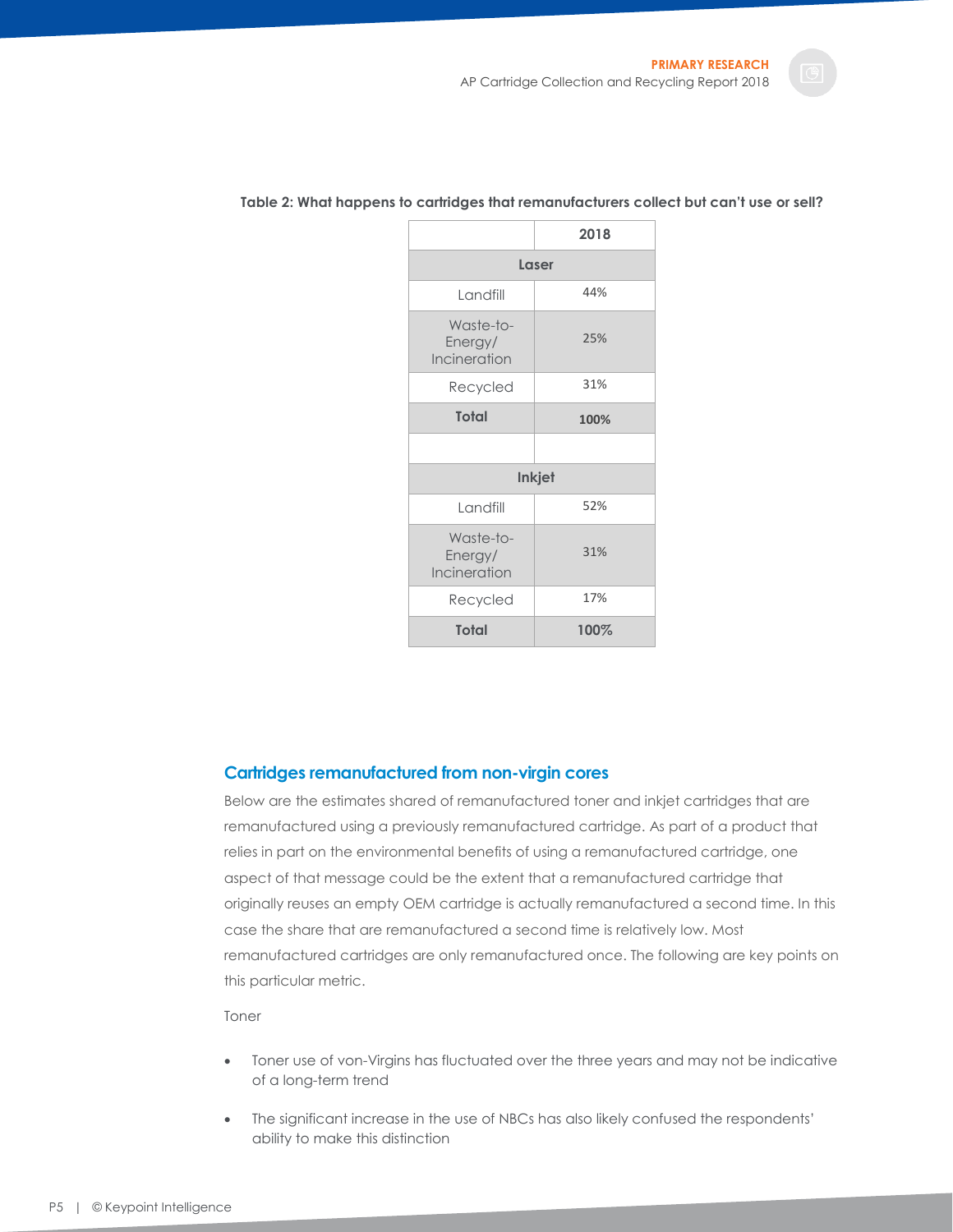- Ink
- Questions were worded to ask respondents to only consider integrated ink cartridges and if they were able to make that distinction then it make sense for non-virgin use of ink cartridges to decline as integrated ink cartridges tend to be used in low price products and are not intended to have the life that they once had

|        | 2018 |
|--------|------|
| Laser  | 35%  |
| Inkjet | 32%  |

#### <span id="page-6-1"></span>**Table 3: Cartridges Remanufactured from non-virgin cores**

#### <span id="page-6-0"></span>**Reman unusable cartridge collections**

Remanufacturers need to collect more cartridges than they can actually use because some collections are damaged or otherwise unusable.

Virgin empties have a lower defect rate than non-virgins, but remanufacturers primarily remanufacture virgin cartridges as opposed to non-virgins. As such among total collections the ratio of bad virgins to bad non-virgins are closer together than the ratio of their respective usage. Remanufacturers also accidentally collect cartridges that are simply not usable because they may be NBCs, simple toner cassettes and even toner bottles that they typically do not remanufacture.

Bad-Wrong vendor primarily relates to cartridge models that are so simple that it's impossible for remans to make a profit on based on competition between NBCs and refill. Inkjet Bad-Wrong vendor is actually the largest part of the remanufactures ink waste collections. We expect that this is very much related to the many simple ink tanks in the market.

|                        | 2018 |
|------------------------|------|
| Laser                  |      |
| <b>Bad Virgins</b>     | 9%   |
| <b>Bad Non-Virgins</b> | 8%   |
| Subtotal               | 17%  |
| Bad-Wrong              | 9%   |

#### <span id="page-6-2"></span>**Table 4: Unusable remanufactured cartridge collections**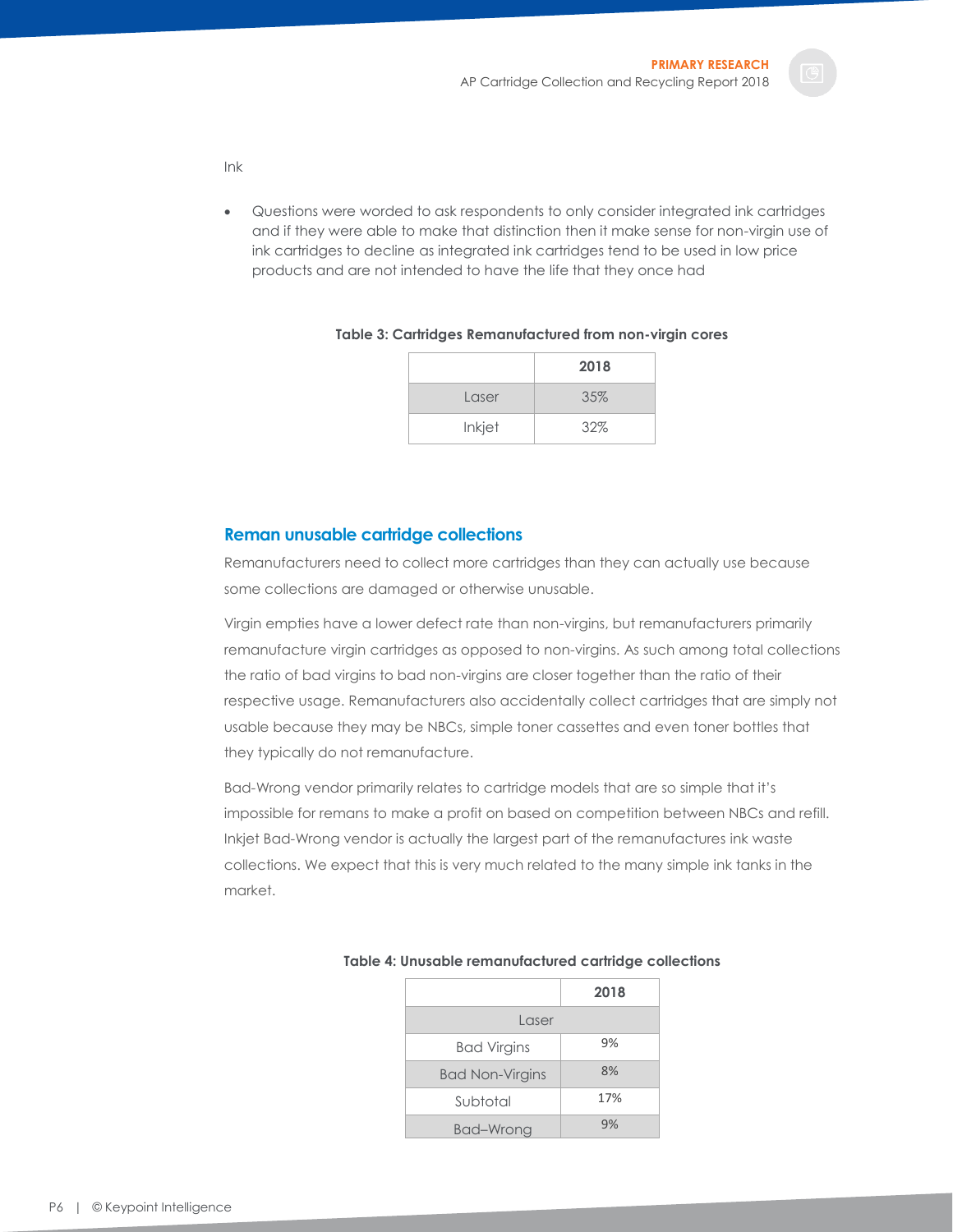| Vendor              |     |
|---------------------|-----|
| Total               | 21% |
| Inkjet              |     |
| <b>Bad Virgins</b>  | 9%  |
| Bad Non-Virgins     | 11% |
| Subtotal            | 20% |
| Bad-Wrong<br>Vendor | 17% |
| Total               | 37% |

# <span id="page-7-0"></span>**Refilled Cartridge Findings**

Following are a series of metrics on refilled cartridge activities.

#### <span id="page-7-1"></span>**Refilled cartridges that will ultimately go to landfill**

- Refillers report that the rate at which their cartridges ultimately end up being throw (Landfilled) out has decreased slightly.
- Changes causing this likely stem from the graying of the line between reman and refill and that many refillers are also remanufacturers such that they would operate on a larger scale and have access to recycling facilities
- <span id="page-7-3"></span>This graying could also account for the increase in which refillers are taking back their empties

|              | 2018 |
|--------------|------|
| <b>Toner</b> | 89%  |
| Ink          | 90%  |

#### **Table 5: Refilled cartridges that ultimately end up in landfill**

#### <span id="page-7-2"></span>**Refiller disposal of unusable cartridges**

• Refillers report changes in waste disposal trends which bring their ratios closer to the ratios reported by remanufacturers. While reman recycling rates went down, refillers recycling rates have gone up

P7 | © Keypoint Intelligence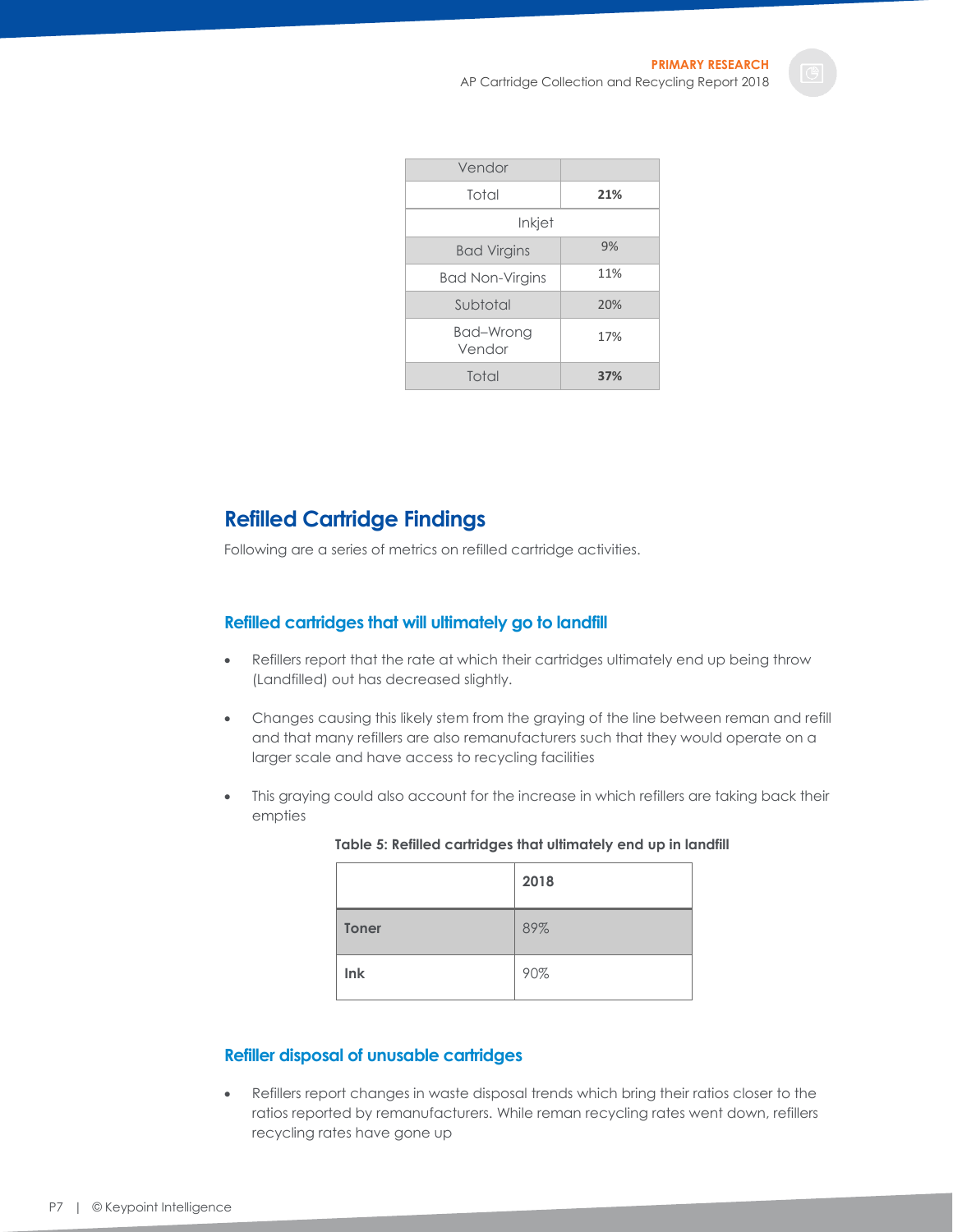- Causes could be the continued graying of the line between refill and reman as well as that many remanufacturers were also refillers and vice versa so their disposal ratios may be converging
- <span id="page-8-1"></span>• Refillers like remans report a significant increase in W2E

|                 | 2018 |
|-----------------|------|
| LASER           |      |
| Landfill        | 58%  |
| Waste-to-energy | 18%  |
| Recycled        | 23%  |
| Total           | 100% |
| <b>INK</b>      |      |
| Landfill        | 64%  |
| Waste-to-energy | 19%  |
| Recycled        | 18%  |
| Total           | 100% |

#### **Table 6: Refiller disposal of unusable cartridge waste**

#### <span id="page-8-0"></span>**Virgin vs. non-Virgin cartridges and failure rates**

- Refiller respondents did not indicate changes when it comes to failure rates related to refilling virgin or no virgin cores
- This is a bit surprising given that refillers are using NBC but it's also possible that while asked to only consider integrated ink cartridges they may be including all ink cartridges

|  |  | Table 7: Refill Virgin and non-virgin usage and failure rates |  |  |
|--|--|---------------------------------------------------------------|--|--|
|  |  |                                                               |  |  |

<span id="page-8-2"></span>

|  | Virgin vs  |           | Failure Percent of     |
|--|------------|-----------|------------------------|
|  | Non-Virgin | $ $ rates | <b>Cartridges that</b> |
|  |            |           |                        |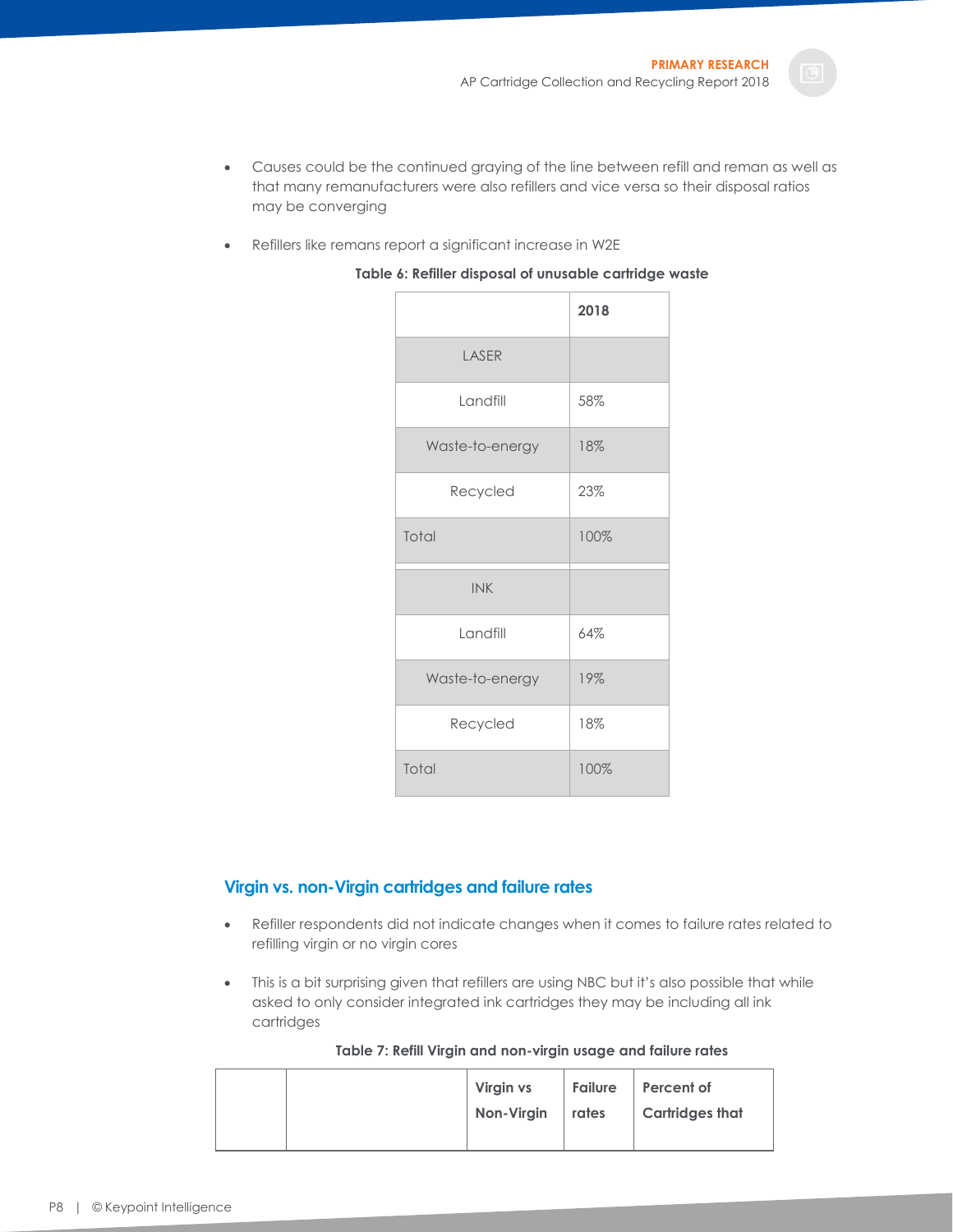|              |                                                 | <b>Share</b> |     | Fail            |
|--------------|-------------------------------------------------|--------------|-----|-----------------|
| <b>Toner</b> | Virgin Core                                     | 25%          | 10% | 2.5% (25%×10%)  |
|              | Non-Virgin Cores                                | 75%          | 25% | 19% (75%x25%)   |
|              | X times refilled                                | $5 - 9$      |     |                 |
|              | X Times refilled before<br>the drum is replaced | $3 - 4$      |     |                 |
| lnk          | Virgin Core                                     | 30%          | 10% | 3% (30%x10%)    |
|              | Non-Virgin Core                                 | 70%          | 30% | 21.5% (70%x30%) |
|              | X Times refilled                                | $5 - 8$      |     |                 |

# <span id="page-9-0"></span>**Newly Built Compatible Findings**

#### <span id="page-9-1"></span>**NBCs that end up in landfill**

As can be assumed from the analysis above, changes are happening in terms of what happens to NBCs at end of life. About 10% of toner and ink NBCs become remans or refills. However, that doesn't mean that a great deal more NBC avoid being landfilled at end of life. Still NBC manufacturers are not collecting NBCs for the purpose of recycling them. They are collected to be turned into reman and refill.

- Still the huge majority of NBC ultimately and up being thrown in the trash.
- Despite remans and refillers now using NBCs in their operations, the percentage of NBCs that end up being remanufactured or refilled and then recollected to recycled remains very small
- There is no indication that NBCs are collecting to recycle but only collecting to reman or refill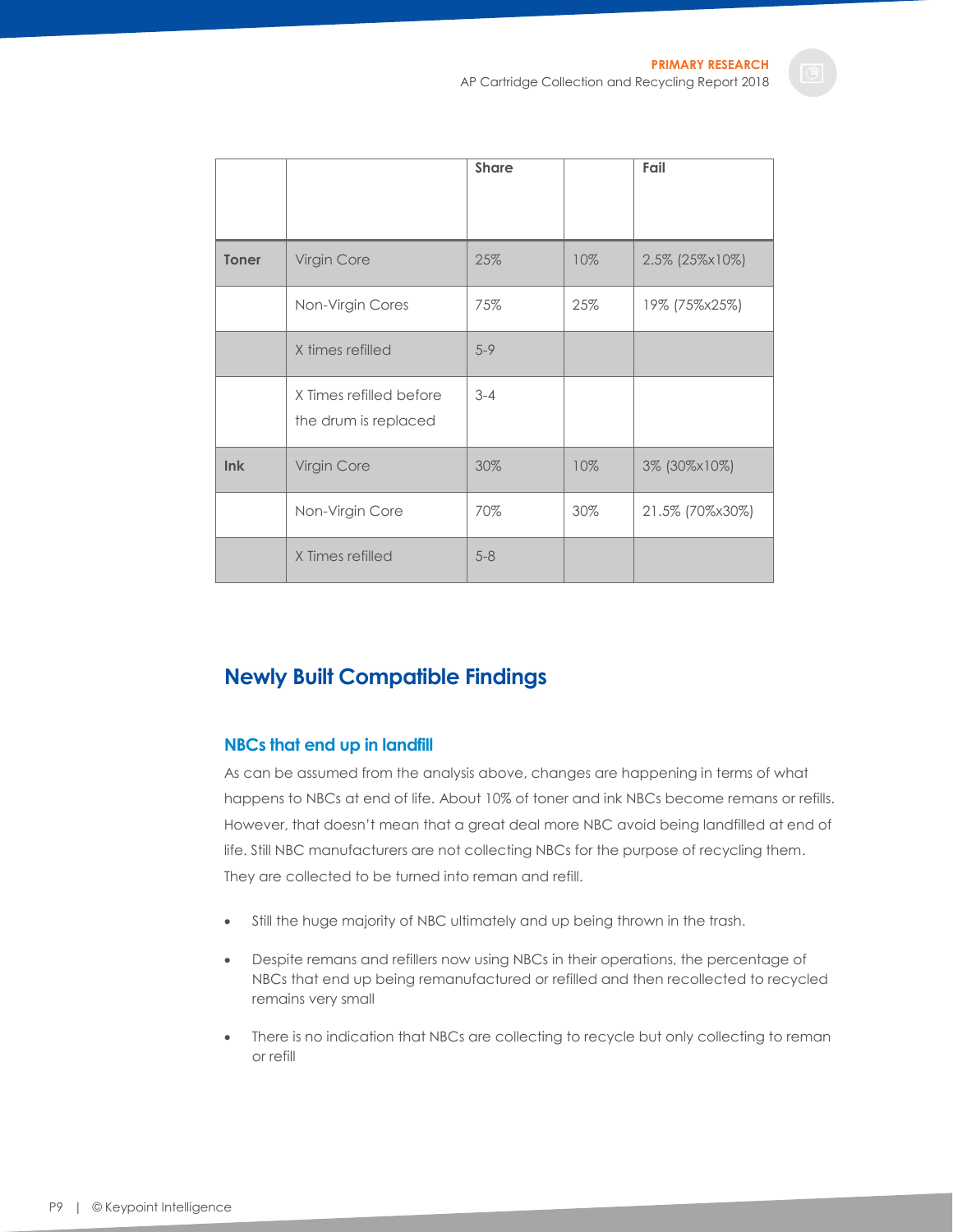#### <span id="page-10-0"></span>**Final Disposition of NCSs at end of life**

The figures below describe the estimates used to calculate the shar of NCs that end up in landfill.

The process is different from what was used to estimate final disposition of remans and refill because the dynamics are different.

The fist step, as illustrated on the bar charts on the left below for toner and ink, is to estimate the required number of NBCs to meet the reported use of NBCs that remans and refillers use. For that the overall market shares provided at the beginning of this report were used.

Using the toner graphic below to describe the estimates, remans and refillers report that 16% and 14% of Reman and refill toner cartridges are made from NBCs. Based on those figures we estimated the share of all NBCs that are collected or that purpose. Added into the calculation is an inflation factor for extra cartridges needed due to damage or wrong product. The result is that for toner, 5.8% of NBCs are collected and made into refills. Similarly, 4.3% of NBCs are made into refills.

There are no purposeful collections of NBCs for the purpose of recycling so the estimates above are subtracted from the middle bar which shows what happens to NBCs when they are first empty. 10% are recollected while 90% are thrown out by the customer.

For the 10% of NBCs that are collected, they are split between NBC collections and reman and refill collections. Finally, using the overall landfill metrics for reman and refill cartridges that end up in landfill from the reman and refill discussions above, we estimate the share of reman and refills from NBCs that are ultimately landfilled.

The totals at the right provide the final estimates for cartridges that end up in landfill based on those that are remanufactured, refilled or simply thrown out by the end user then the cartridge is empty. Those estimates are 97.8% for toner NBCs and 99.3% for ink NBCs. So, while remans and refillers are now using NBCs in their processes, that activity has little impact on the bottom line.

<span id="page-10-1"></span>

|       | 2018  |
|-------|-------|
| Toner | 97.8% |
| Ink   | 99.3% |

**Table 8: Newly built cartridges that will ultimately go to landfill**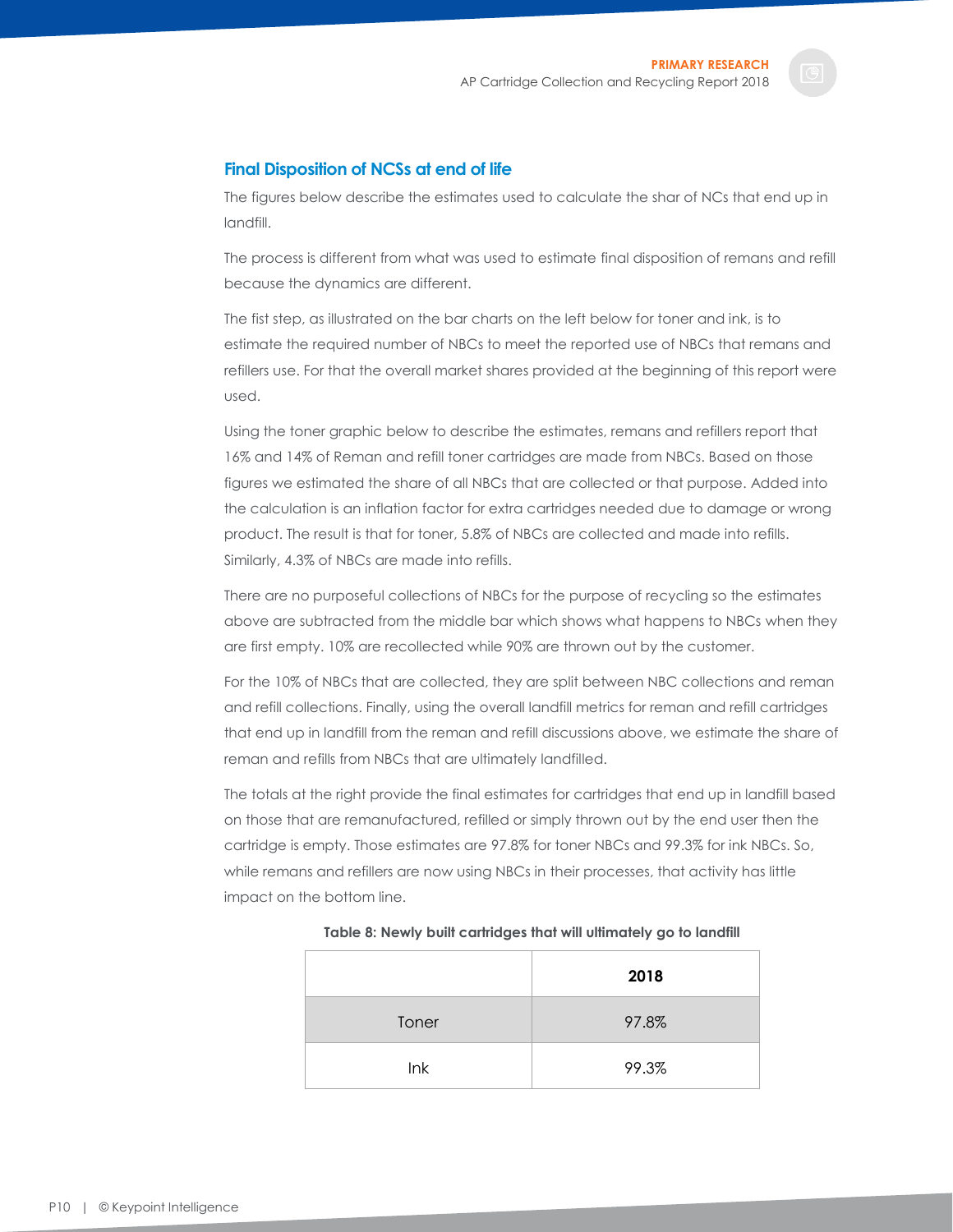## <span id="page-11-0"></span>**InfoTrends' Opinion**

OEM cartridges remain the largest choice that users are making when they need cartridges for their inkjet or laser device but 3rd party products are also very popular in the Asia Pacific region. Remanufactured cartridges are seen as losing market share to NBCs and refills as they are not necessarily seen as better then the other two in terms of quality and reliability, but they are more expensive. In several countries it appears that the reman industry may be in great peril.

OEMs are seen as maintaining their market share while NBC and refill are taking share from reman.

The reman and refill industries are seen as changing with refill in particular filling the role of reman as an environmental alternative to NBCs as refill, (and reman) reused in existing product. Refill is becoming for packaged product focused and less as a micro business industry as it was in the past.

While reman and refill use existing cartridges as their claim to being environmentally friendly, the results of this study conclude that very large majorities of those products are still thrown in the trash at end of live and only a small percentage as a whole are recycled.

NBC producers are now collecting back their own empties but that appears only to use those empties as reman or refill. There does not appear to be a strong collections effort with the coal of keeping the product out of landfill at end of line.



**John Shane Director** + 1 781-616-2140

john.shane@keypointintelligence.com

John Shane is a leading industry expert on marking materials such as toner, OPC, inkjet ink, and cartridges. As a Director for the Communication Supplies Consulting Service, Mr. Shane is responsible for all forecasts, research reports, consulting, and client care concerning those topics. He is a well-known authority on all-in-one toner cartridges, the cartridge recycling industry, and the world toner industry. In addition, he has conducted extensive research following similar trends related to inkjet cartridges, refills, and compatibles. Having consulted on these markets since 1988, Mr. Shane is a frequent expert presenter at industry conferences and trade events.

Prior to joining InfoTrends, Mr. Shane spent seven years at BIS Strategic Decisions, where he served as an Analyst as